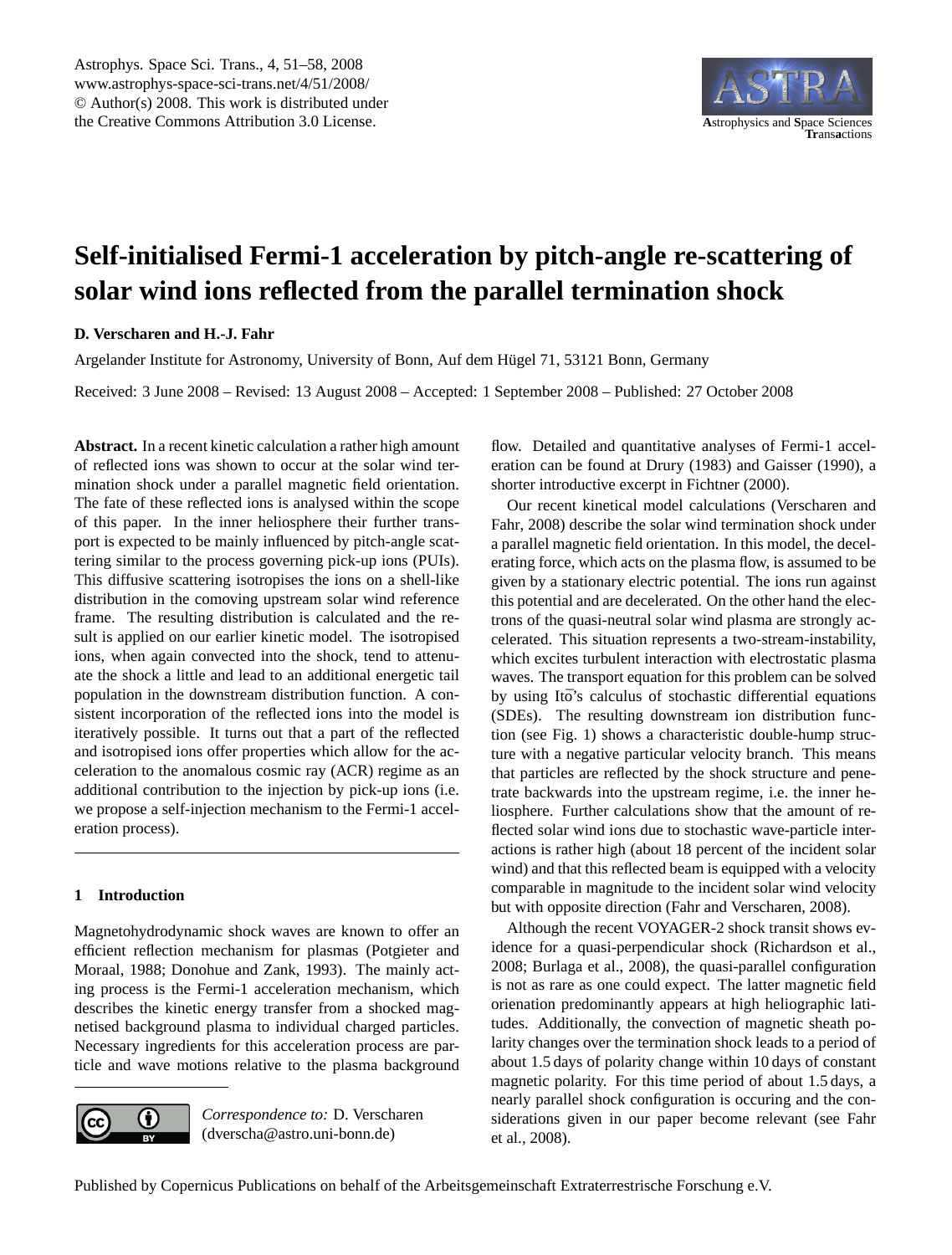

<span id="page-1-0"></span>**Fig. 1.** Normalised ion distribution function in one-dimensional velocity space on the downstream side of the solar wind termination shock. The velocity  $\tilde{w}_x$  in the direction of the shock normal is scaled in units of the upstream solar wind bulk velocity  $U_1 = 400$  km/s. From [Verscharen and Fahr](#page-7-1) [\(2008\)](#page-7-1).

An observational hint to the existence of such a reflected particle species is provided by VOYAGER measurements, which have been at first misinterpreted as the termination shock transit in 2003 (see [Krimigis et al.,](#page-6-7) [2003;](#page-6-7) [McDon](#page-7-3)[ald et al.,](#page-7-3) [2003;](#page-7-3) [Burlaga et al.,](#page-6-8) [2003\)](#page-6-8). Later, however, it turned out that these early data have shown the precursor region of the solar wind termination shock, whereas the real shock transit happened in December 2004 [\(Fisk,](#page-6-9) [2005\)](#page-6-9). This reflected beam is subject to several interactions with the incoming solar wind and its co-convected MHD turbulences. Similar to the behaviour of newly generated pick-up ions (PUIs) in the outer heliosheath (see e.g. [Chalov and Fahr,](#page-6-10) [1996;](#page-6-10) [Chalov et al.,](#page-6-11) [1995\)](#page-6-11), the reflected solar wind ions are expected to undergo very effective and rapid pitch-angle scattering (cf. [Schlickeiser,](#page-7-4) [1989\)](#page-7-4). The MHD turbulence in the inner heliosheath is responsible for this fact. For example ion-selfgenerated magnetoacoustic turbulence [\(Chashei](#page-6-12) [et al.,](#page-6-12) [2003\)](#page-6-12) or Alfvén turbulence leads to this behaviour (see for an extensive review [Decker,](#page-6-13) [1988\)](#page-6-13). This likewise called pitch-angle diffusion isotropises the distribution function till it reaches a shell-like distribution in the solar wind rest frame.

The abundance of certain elements in the cosmic ray spectrum below 100 MeV (later referred to as 'anomalous cosmic rays (ACRs)') was found to be higher than expected on the basis of galactic cosmic ray (GCR) extrapolation from the higher energy range by [Garcia-Munoz et al.](#page-6-14) [\(1973\)](#page-6-14) for the first time. The first observation of anomalous hydrogen took more than a decade since this early date [\(Christian et al.,](#page-6-15) [1988\)](#page-6-15). Very soon after the detection of anomalous cosmic rays (ACRs), the paradigmatic interpretation of these lowenergy particles in cosmic ray observations by [Fisk et al.](#page-6-16) [\(1974\)](#page-6-16) connected PUIs directly with the origin of ACRs. The details of the mechanisms which are responsible for the acceleration of pick-up ions to ACRs are still an open question in space physics [\(Zank and Matthaeus,](#page-7-5) [2001\)](#page-7-5). Different approaches try to explain the injection and pre-acceleration by the interaction with propagating or co-rotating shocks in the inner heliosphere [\(Jokipii and Giacalone,](#page-6-17) [1998\)](#page-6-17). The injection efficiency of PUIs and even the acceleration itself strongly depend on the magnetic field orientation [\(Jokipii,](#page-6-18) [1987;](#page-6-18) [Chalov and Fahr,](#page-6-10) [1996;](#page-6-10) [Fahr et al.,](#page-6-6) [2008\)](#page-6-6), but nevertheless for the parallel case it is not sufficiently studied. Here one should remark that the pick-up ion injection efficiency is hitherto a not consistently achieveable crucial factor for these calculations. The literature provides a very wide range for this parameter between 0.0003 and 0.9 [\(Le Roux and Ficht](#page-7-6)[ner,](#page-7-6) [1997\)](#page-7-6).

Serious hints towards PUIs as really being the seed of ACRs always came from considerations of the elemental abundances. The elemental abundances that appear in the local interstellar medium (LISM) should also reasonably well characterise the elemental abundances of PUIs – besides of heliosheath filtering effects(see [Rucinski et al.,](#page-7-7) [1993\)](#page-7-7) – and originate from LISM neutral atoms penetrating into the inner heliosphere. The elemental composition indeed appears to be fairly consistent with that of the neutral component of the LISM (see [Cummings and Stone,](#page-6-19) [1990,](#page-6-19) [1995\)](#page-6-20). One should, however, bear in mind that the ionisation degree of the LISM and filtration functions for the neutral LISM species in fact even nowadays are not well known. This is because the ionisation state of the LISM neither is characterised as a thermodynamical equilibrium nor perhaps even a quasistationary state (see [Frisch,](#page-6-21) [1990;](#page-6-21) [Reynolds,](#page-7-8) [1990;](#page-7-8) [Frisch and Slavin,](#page-6-22) [2006;](#page-6-22) [Breitschwerdt and de Avillez,](#page-6-23) [2006\)](#page-6-23).

That means to fix the LISM neutral abundances needs the knowledge of its poorly known ionisation state, otherwise relative abundances with respect to hydrogen are a widely open number due to unknown LISM ionisation degrees. This somehow seems to open up the look for ACR seed particle candidates a little and may let it appear worthwhile to also consider contributors to the ACR population different from PUIs.

#### **2 Theoretical approach**

The shock-reflected ions [\(Fahr and Verscharen,](#page-6-4) [2008\)](#page-6-4) first propagate into the inner heliosphere. Under the influence of MHD turbulence (e.g. Alfvén turbulence) the reflected beam, which is moving opposite to the solar wind flow, is influenced by several processes. The dominating process is assumed to be violent pitch-angle diffusion [\(Isenberg,](#page-6-24) [1987\)](#page-6-24). Other possible effects, which could be taken into account additionally, are for example energy diffusion (Fermi-2 scattering) in the ambient medium or adiabatic heating. By means of energy-conserving pitch-angle diffusion the distribution function is isotropised to a shell-like distribution in the refer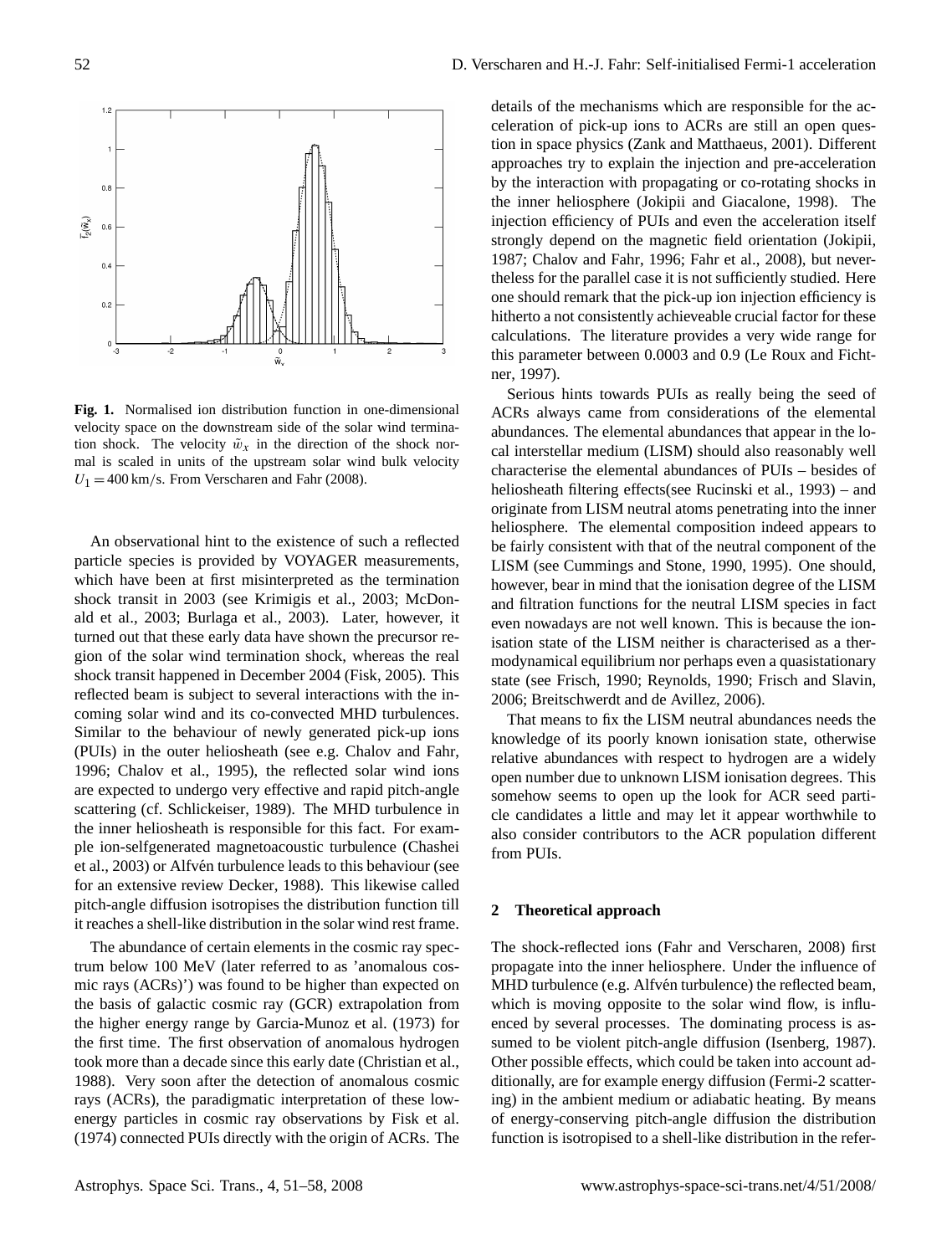ence frame which is co-moving with the solar wind bulk velocity [\(Chalov and Fahr,](#page-6-10) [1996,](#page-6-10) [1999\)](#page-6-25). In the following consideration we calculate the corresponding distribution function and attain the possibility to incorporate these ions consistently into the model.

In a general form the diffusive temporal change of the distribution function due to pitch-angle scattering is given by

<span id="page-2-0"></span>
$$
\frac{\delta f(\mathbf{x}, \mathbf{w}, t)}{\delta t}\bigg|_{\text{PA}} = \frac{\partial}{\partial \mu} D_{\mu \mu} \frac{\partial f(\mathbf{x}, \mathbf{w}, t)}{\partial \mu}, \tag{1}
$$

where  $\mu$  indicates the pitch-angle cosine and  $(x, w)$  the phase-space coordinates. The coordinate system is chosen in a way, that the  $x$ -direction is parallel to the shock normal. Therefore, the velocity component  $w_x$  is parallel to the bulk flow with the ion bulk velocity  $U(x)$ . Due to the assumption of locally planar geometry of the shock, the distribution is expected to be axially symmetric with respect to the  $x$ -axis. The model calculations take place in the shock frame, i.e. the reference frame in which the shock is at rest. However, for the first considerations the solar wind bulk frame (i.e. the frame which is comoving with the ion bulk velocity  $U$ ) appears more convenient because pitch-angle diffusion can be better described in this frame. In the solar wind bulk frame the reflected ions have a bulk velocity of  $U_1 + U_1^{\text{refl}}$ .

#### 2.1 The mean-free-path for pitch-angle scattering

The quantity  $\lambda_{\parallel}$  is denoted as the mean free path for particles moving parallel to the magnetic field in a supersonic and super-Alfvénic background plasma and is given by (see [Has](#page-6-26)[selmann and Wibberenz,](#page-6-26) [1970\)](#page-6-26)

$$
\lambda_{\parallel} = \frac{3v}{8} \int_{-1}^{+1} \frac{(1 - \mu^2)^2 d\mu}{D_{\mu\mu}} \tag{2}
$$

Here  $D_{\mu\mu}$  denotes the pitch-angle diffusion coefficient  $(\mu = \cos \vartheta)$  denoting the pitch-angle cosine) describing the effect of quasilinear ion interactions with Alfvénic MHD turbulences corresponding to Eq. [\(1\)](#page-2-0). This diffusion process was extensively studied by [Schlickeiser](#page-7-4) [\(1989\)](#page-7-4). Hereby the ion velocity  $v$  is measured in the reference frame of the background plasma flow (solar wind bulk frame). The pitch-angle diffusion coefficient  $D_{\mu\mu}$  is related to the velocity diffusion coefficient and can be evaluated for the inner heliosphere in the form given by [Chalov and Fahr](#page-6-27) [\(1998,](#page-6-27) [1999\)](#page-6-25)

$$
D_{\mu\mu} \sim D_{\nu\nu,0} V_A^{-2} \left(\frac{U^3}{r_{\rm E}}\right) \left(\frac{v}{U}\right) \left(\frac{r_{\rm E}}{r}\right)^{3/4} \tag{3}
$$

with  $V_A$  being the Alfvén velocity which due to  $V_A \sim B/\sqrt{\rho}$ at distances  $r \ge r_0$  with  $B \sim r^{-1}$  and  $\rho \sim r^{-2}$  can be taken as fairly constant. This clearly shows that  $\lambda_{\parallel}$  is independent of the particle velocity and roughly is given by

$$
\lambda_{\parallel} = \frac{3v}{8} \int_{-1}^{+1} \frac{(1 - \mu^2)^2 d\mu}{D_{vv,0} V_A^{-2} \left(\frac{U^3}{r_E}\right) \left(\frac{v}{U}\right) \left(\frac{r_E}{r}\right)^{3/4}} \tag{4}
$$

$$
=\frac{3V_{\rm A}^2r}{8U^2\left(\frac{r_{\rm E}}{r}\right)^{-1/4}}\int\limits_{-1}^{+1}\frac{(1-\mu^2)^2{\rm d}\mu}{D_{vv,0}}\tag{5}
$$

simply yielding

$$
\lambda_{\parallel} = \frac{3r_{\rm E}}{8} \frac{V_{\rm A}^2}{U^2} \left(\frac{r}{r_{\rm E}}\right)^{3/4} \int_{-1}^{+1} \frac{(1-\mu^2)^2 d\mu}{D_{vv,0}} = \lambda_{\parallel, \rm E} \left(\frac{r}{r_{\rm E}}\right)^{3/4} (6)
$$

and reminding that the reference value  $\lambda_{\parallel,E}$  for average MHD turbulence levels at  $r = r_E$  has been found with  $\lambda_{\parallel,E} \simeq 0.3 \text{ AU}$  (see [Chalov and Fahr,](#page-6-25) [1999\)](#page-6-25) then leads us to the result that at the termination shock distance of  $r_{\rm TS} \simeq 90 \, \rm AU$  one finds the mean free path for the average pitch-angle scattering process given by:

$$
\lambda_{\parallel, \text{TS}} = \lambda_{\parallel, \text{E}} \left( \frac{r_{\text{TS}}}{r_{\text{E}}} \right)^{3/4} \simeq 8.77 \text{ AU}
$$
 (7)

We should mention at this position that the validity of the velocity-independence of the velocity diffusion coefficient is restricted to medium energy ions (1 keV  $\le E \le 50$  keV). In this range under the assumptions made by [Chalov and Fahr](#page-6-10) [\(1996\)](#page-6-10) for the the MHD turbulence in the solar wind on the basis of calculations carried out by [Schlickeiser](#page-7-4) [\(1989\)](#page-7-4), one obtains a velocity diffusion coefficient  $D_{vv}$  that is proportional to the velocity and mean scattering free pathes which are essentially velocity-independent.

# 2.2 Distribution of reflected ions after pitch-angle scattering

After pitch-angle scattering the distribution function is assumed to represent a shell with a Gaussian cut-profile. This takes into consideration that the underlying shape of the Gaussian beam profile of reflected ions is conserved (energyconserving pitch-angle scattering). The isotropisation takes place in the frame which is comoving with the upstream solar wind (i.e. the wind frame). Therefore, the radius of the shell is  $R = U_1 + U_1^{\text{refl}}$ . In the shock frame the distribution centre is shifted to  $w_x = U_1$ . This distribution  $\tilde{f}(w_x, w_y, w_z)$  hence is given by

<span id="page-2-1"></span>
$$
\tilde{f} = \frac{1}{a} \exp \left\{ -\frac{1}{2} \left[ \frac{\sqrt{(w_x - U_1)^2 + w_y^2 + w_z^2} - R}{\sigma} \right]^2 \right\} . (8)
$$

 $\sigma$  is the width of the reflected ion beam on the upstream side and also the width of the Gaussian shell. It is connected with the beam temperature  $T$  by

$$
\sigma = \sqrt{k_{\rm B}T}.\tag{9}
$$

The normalisation factor  $a$  can be obtained by several integrations in spherical coordinates (the shift can be switched

 $+1$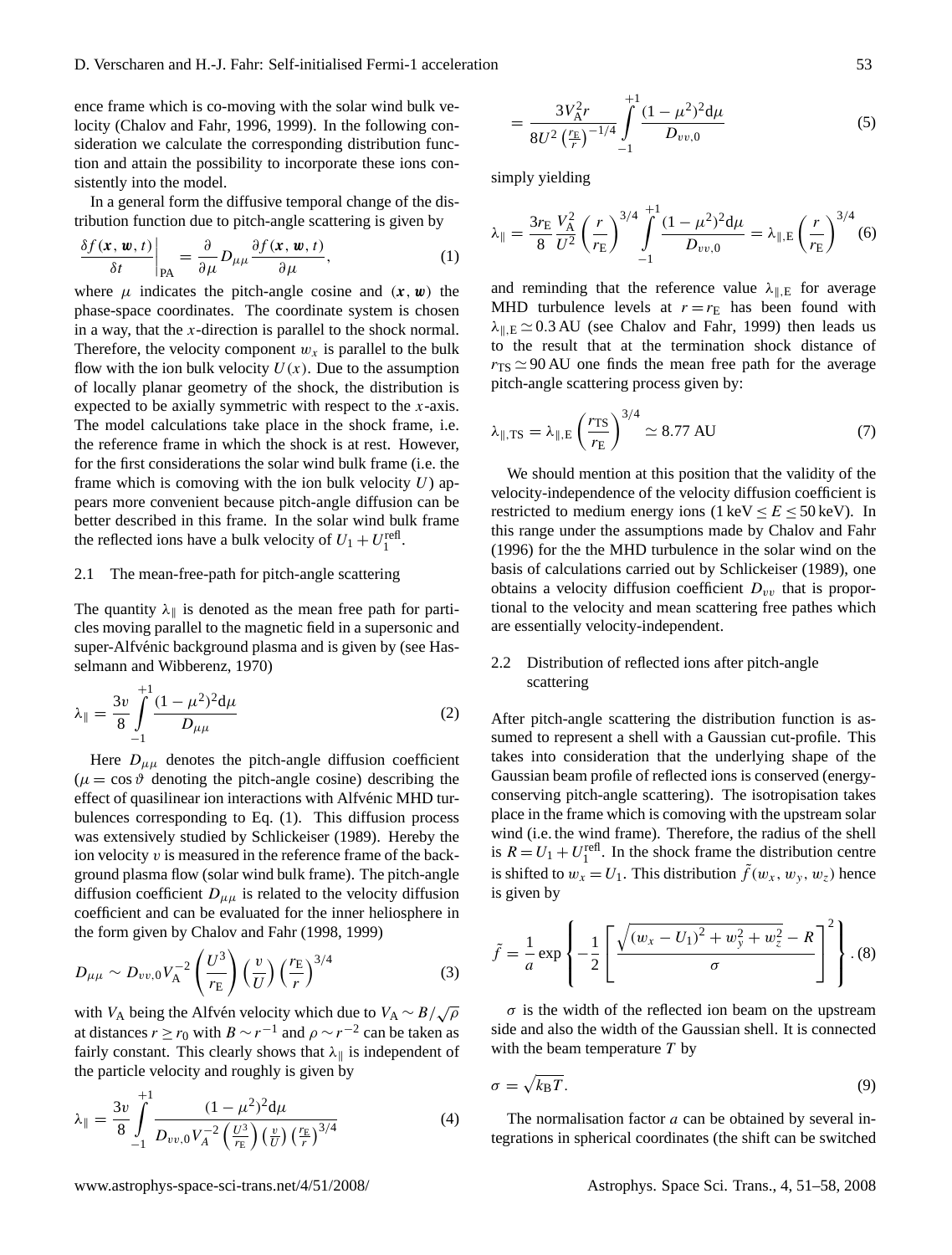

<span id="page-3-1"></span>**Fig. 2.** Result of the integration of the Gauss shell over two velocity space coordinates. The isotropised distribution function is normalised to one.

off by  $(w_x - U_1) \rightarrow w_x$  without loss of generality during integration over the full velocity space). It turns out that it is given by

<span id="page-3-0"></span>
$$
a = 12\pi\sigma^2 R \cdot e^{-\frac{1}{2}\frac{R^2}{\sigma^2}} + \sqrt{32\pi^3}\sigma \cdot (\sigma^2 + R^2) \cdot \Phi\left(\frac{R}{\sigma}\right), (10)
$$

where  $\Phi$  denotes the Gauss error integral which is related to the error function by

$$
\Phi\left(\frac{R}{\sigma}\right) \equiv \frac{1}{\sqrt{2\pi}} \int_{-\infty}^{\frac{R}{\sigma}} e^{-\frac{1}{2}z^2} dz = \frac{\text{erf}\left(\frac{R}{\sqrt{2\sigma}}\right) + 1}{2}.
$$
 (11)

This result can be confirmed by melting the shell to a three-dimensional Gaussian distribution (i.e.  $R \rightarrow 0$ ). Obviously, Eq. [\(8\)](#page-2-1) changes to the correct form. Then, with  $\Phi(0) = 1/2$ , the normalisation factor changes to

$$
a = \sqrt{8\pi^3}\sigma^3,\tag{12}
$$

which is the correct value for a standard Gauss distribution in three dimensions.

For large values of  $R \gg \sigma$  the left part of Eq. [\(10\)](#page-3-0) becomes small and negligible and  $\Phi(\frac{R}{\sigma})$  becomes 1. Under these conditions, the factor  $a$  can be simplified to

$$
a \approx \sqrt{32\pi^3} \sigma R^2. \tag{13}
$$

This takes into account that for a larger shell, due to the larger shell surface, the norm of the distribution function must be smaller to satisfy normalisation to 1.

To obtain the one-dimensional isotropised distribution function  $f_{iso}(w_x)$ , the Gauss shell is integrated over  $w_y$ and  $w_z$ :

$$
f_{\rm iso}(w_x) = \int_{-\infty}^{+\infty} \int_{-\infty}^{+\infty} \tilde{f}(w_x, w_y, w_z) dw_y dw_z \tag{14}
$$

Astrophys. Space Sci. Trans., 4, 51[–58,](#page-0-0) 2008 www.astrophys-space-sci-trans.net/4/51/2008/

The result of this integration is shown in Fig. [2.](#page-3-1)

Evidently,  $f_{\text{iso}}$  is a rather constant distribution over a wide velocity range. After isotropisation due to pitch-angle diffusion there is a certain amount of ions with a velocity up to about three times the solar wind bulk velocity in the shock rest frame, which have been provided again with a velocity into the shock direction on the upstream side. This means that the parallel shock configuration with reflection and pitch-angle diffusion of selected ions presents an effective acceleration mechanism for ions.

For the detailed calculation the thermal upstream solar wind distribution  $f_{SW}$  is added to the isotropised distribution  $f<sub>iso</sub>$  with the correct proportion:

$$
\bar{f}_1 = p_\text{r} \cdot f_\text{iso} + (1 - p_\text{r}) \cdot f_\text{SW} \tag{15}
$$

Both distribution functions and  $\bar{f}_1$  are normalised to 1.  $p_r \approx 0.18$  is the amount of the reflected ions. The resulting  $\bar{f}_1$ consists of the flat base  $f_{\text{iso}}$  with a superimposed Maxwellian hat (from  $f_{SW}$ ) in the middle at  $w_x = U_1$  with the temperature  $T_1$ .

Single test particles with a velocity corresponding to this complete distribution  $\bar{f}_1$  are obtained by applying von Neumann's method of rejection sampling (see [Knuth,](#page-6-28) [1981,](#page-6-28) p. 120–121). With this Monte Carlo method, a random variable X, which obeys the probability density function  $p(t)$ , can be derived from computer-generated, uniformly distributed pseudo random numbers and a given probability density function  $g(t)$ . Let  $u_i$  be uniformly distributed random numbers.  $v_i$  are random numbers which are distributed according to  $g(t)$ . Then one chooses a real k with  $p(t) \leq k \cdot g(t)$  for every t. If  $k \cdot u_i \cdot g(v_i) < p(v_i)$ , the random variable  $X_i$  is set to  $v_i$ . Otherwise the set  $(u_i, v_i)$  is rejected. After several executions the random variables  $X_i$ are distributed according to p.

In this special case  $p$  is given by the initial distribution  $\bar{f}_1$ , g is a Gaussian normal distribution, which envelops the distribution function  $\bar{f}_1$ , and, with this choice, the random variable  $X_i$  corresponds to the initial velocity  $w_x$  of one test particle.

After isotropisation a small amount of ions has got negative velocities (see Fig. [2\)](#page-3-1). We do not expect a further influence of these ions on the shock. Thus, the distribution function  $\bar{f}_1$  is cut at  $w_x = 0$  and only the ions with a motion into the shock direction are taken into account. Of course, a new re-normalisation is then necessary.

The shock parameters (even the shock compression ratio) are kept as before to realise that the shock is mainly established by the bulk flow of the solar wind ions and to treat the small amount of isotropised particles as additional test-particles. Therefore, only one iteration with a fixed  $U_2 = U_1/r$  is necessary. The particle species, which is a result of the pitch-angle scattering, is hence treated like testparticles. Therefore, it is not necessary to update the downstream bulk velocity  $U_2$  iteratively because it should be set to a constant value by the bulk flow.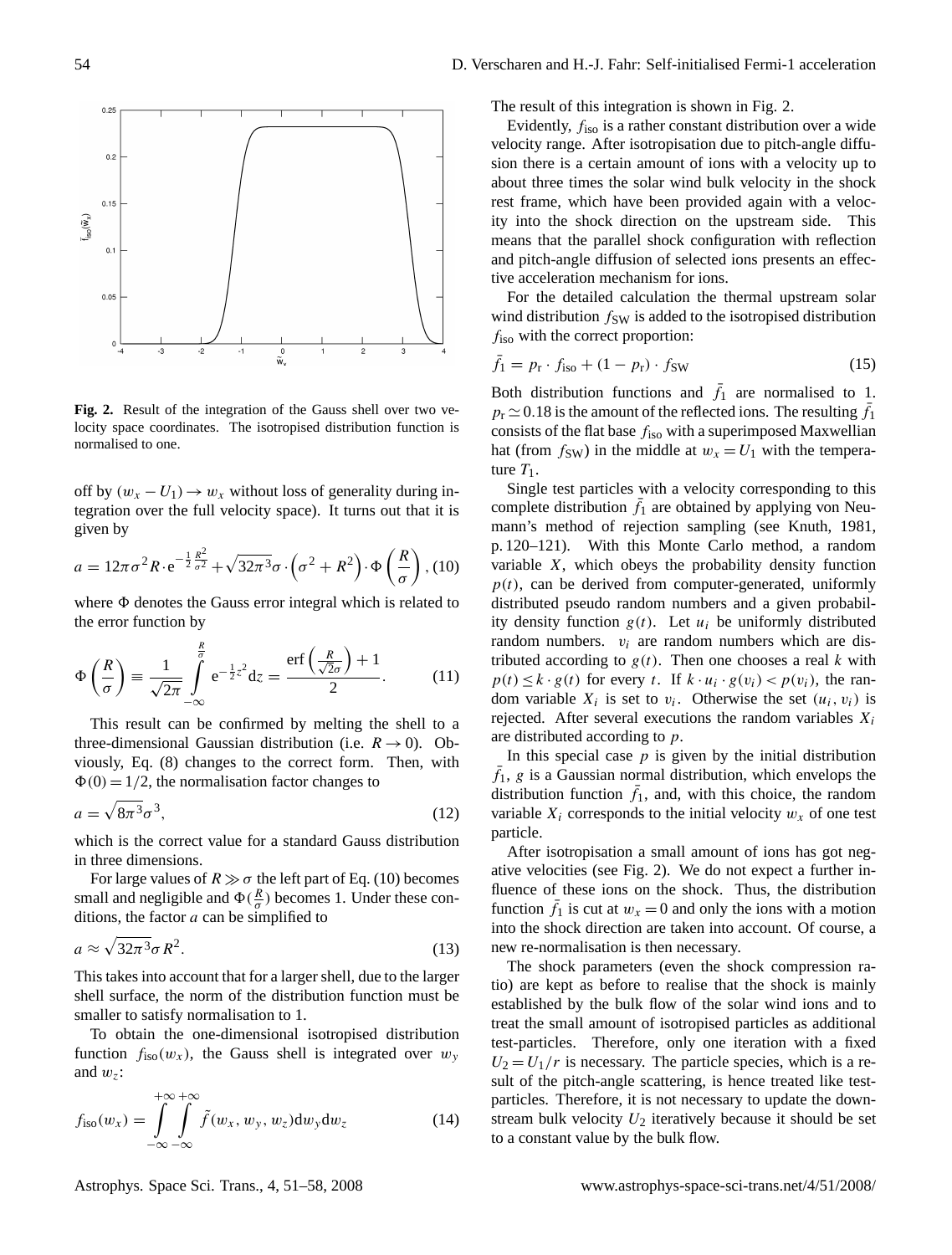### **3 Results**

A newly distributed set of 30 000 ions is sent over the shock under a typical parameter choice (upstream bulk velocity  $U_1 = 4 \times 10^7$  cm/s, compression ratio  $r = 2.5$ , upstream ion density  $n_1 = 5 \times 10^{-4}$  cm<sup>-3</sup>, upstream ion and electron temperature  $T_1 = 1 \times 10^4$  K, size of the electric field region  $\lambda = 5 \times 10^5$  cm and size of the turbulent interaction region  $b = 2 \times 10^6$  cm (see [Verscharen and Fahr,](#page-7-1) [2008\)](#page-7-1)). In the first execution, the reflected particle properties are taken from the results in [Fahr and Verscharen](#page-6-4) [\(2008\)](#page-6-4). Their amount is given by  $p_r = 0.18$  and the bulk velocity of the reflected ions is taken as  $U_1^{\text{refl}} = -4.6 \times 10^7 \text{ cm/s}$ . The parameter  $\sigma$  is taken from the value of the reflected ion temperature  $T_1^{\text{refl}} = 1.1 \times 10^6 \text{ K}$  on the upstream side. The result of this treatment is shown in Fig. [3.](#page-4-0)

Additionally to the known behaviour (broadening, doublehump), a tail distribution at high downstream velocities occurs. At the primary model the highest velocities were in the range of about 1.5 times the solar wind upstream bulk velocity. Now after pitch-angle diffusion of the reflected ions, the positive velocity tail reaches values up to 3 times  $U_1$ . This means that reflection and subsequent pitch-angle diffusion leads to the occurence of high particle velocities on the downstream side. The width of the reflected branch, however, does not change significantly. In comparison to the primordial distribution function, which is represented by the dotted lines in Fig. [3,](#page-4-0) the level of the reflected ions is smaller, whereas the amount of ions with positive proper velocities is higher.

As one can see in comparison with the first calculations, the amount of reflected ions was over-estimated. Thus, there are less reflected ions, which are able to become an isotropised ion population after pitch-angle scattering. This means that the true downstream ion distribution must lie somewhere between both extreme cases: the one without incorporation of the reflected and isotropised ions and the other as given by the first calculation (Fig. [3\)](#page-4-0). A stable description of the shock situation can be obtained by changing the amount of reflected ions till, after several iterations, no further change of the downstream distribution function (respectively, the compression ratio and the area of the hump with negative velocity) occurs. The artifical reduction of the reflected ions in the model code will essentialy lead to an immediate shrinking of the high-velocity tail of the downstream distribution function connected with a lower value  $U_2$  after evaluation of the first moment of the distribution function. The shock is stable if the reflected ions reproduce themselves after isotropisation. The stable self-reproducing downstream distribution function essentially describes the consistent solution of the shock. This situation is found, if the amount of the reflected ions is reduced to  $p_r = 0.15$ and the reflected bulk velocity on the upstream side is set to  $U_1^{\text{refl}} = -1.15 \cdot U_1 = -4.6 \times 10^7 \text{ cm/s}.$ 

Concluding, we want to remind here that these particles

 $1.2$  $0.8$  $\widetilde{\mathfrak{K}}$  $0.4$  $0.2$  $\mathsf{o}\,$ 

<span id="page-4-0"></span>**Fig. 3.** Distribution function on the downstream side of the shock. A remarkable result is the high-velocity tail on the right hand side. The primordial distribution function on the downstream side without the treatment of the reflected ions after pitch-angle diffusion is plotted with the dotted lines for a better comparison (cf. Fig. [1\)](#page-1-0).

are not assumed to replace the pick-up ions; but, they must be taken into consideration as an additional particle species in the inner heliosheath.

### **4 Discussion**

#### 4.1 Dissipative Entropisation

The appearence of a high-energy tail in the distribution of the downstream ions is the most conspicuous result of our extended model. These tail ions possess higher than sonic particular velocity in the downstream regime. Because of the difference between their velocity and the bulk flow, a further interaction will take place on the downstream side of the shock. For example, a certain set of different wave modes will be excited, which brings the distribution to a higher entropy. By the H-theorem, the entropy S can be calculated by

$$
S = Nk_{\rm B} \int f \ln f \mathrm{d}^3 w \approx Nk_{\rm B} \sum_{i} p_i \ln p_i, \qquad (16)
$$

where  $N$  denotes the number of particles and  $p_i$  the probability for a particle in the velocity cell *i* (i.e.  $p_i = \bar{f}(w_x) \Delta w_x$ ) (see e.g. [Landau and Lifshitz,](#page-7-9) [1980\)](#page-7-9). Evaluation of this expression shows that during the shock transit the entropy grows by a factor of about three from the initial ion distribution  $\bar{f}_1$  to the downstream distribution  $\bar{f}_2$ . This shows the dissipative nature of this process and legitimates the approach from a thermodynamical point of view.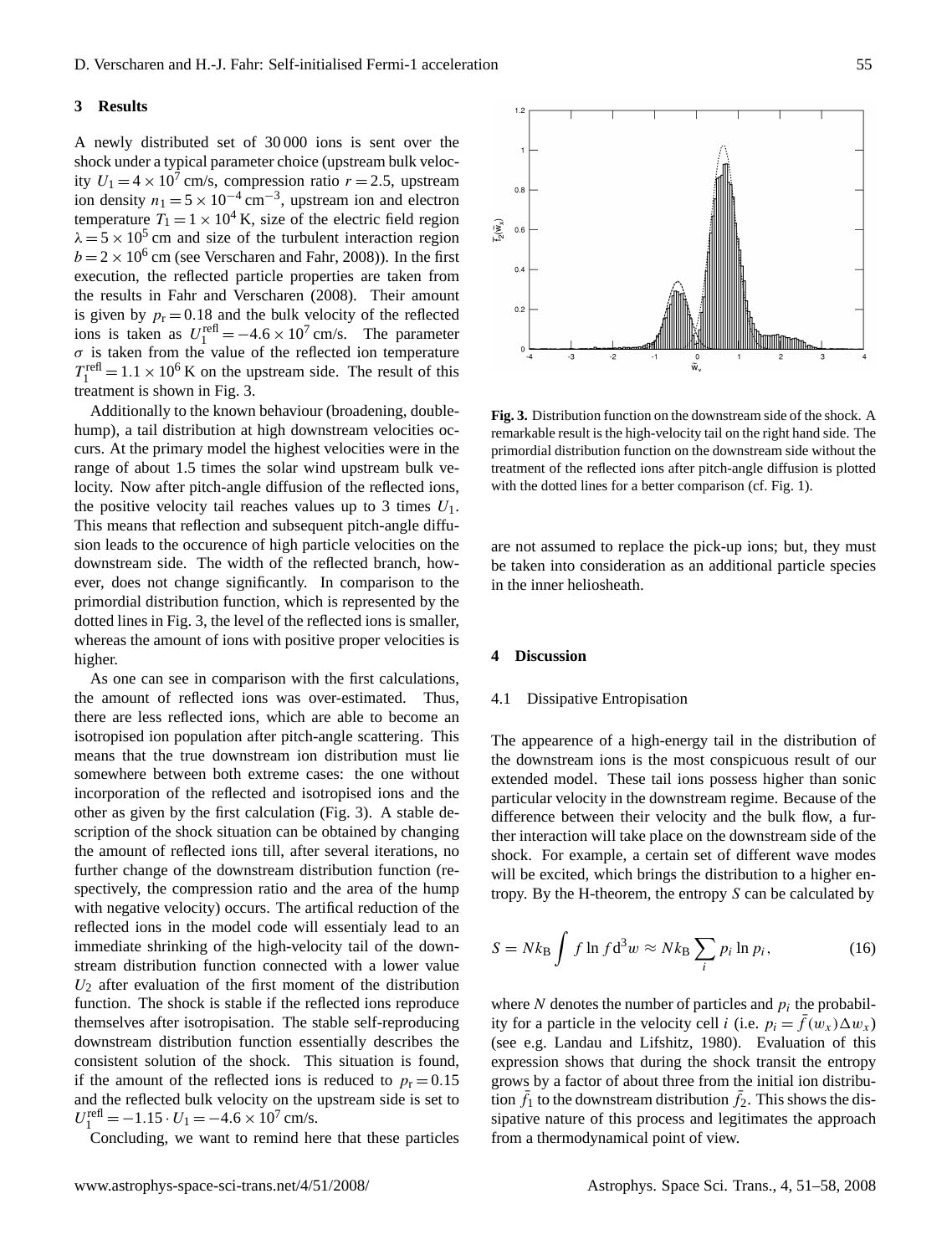#### 4.2 Particle injection into the Fermi-1 acceleration process

A certain amount of the isotropised ions has got a parallel velocity component  $w_x$  which is too small to overcome the shock potential. They must be reflected again. The constance of the total energy and the fact that both particle species are affected by the same potential  $\Phi$ 

$$
\frac{1}{2}m_{\rm p}U_1^2 = \frac{1}{2}m_{\rm p}U_2^2 + e\Phi\tag{17}
$$

$$
\frac{1}{2}m_{\rm p}w_1^2 = \frac{1}{2}m_{\rm p}w_2^2 + e\Phi\tag{18}
$$

leads to

$$
w_2^2 = w_1^2 + U_2^2 - U_1^2.
$$
 (19)

The particle velocity  $w_2$  is expected to be negative (i.e. reflection at the potential) if  $w_1$  is small enough but greater than zero. This corresponds to the necessary condition

$$
0 < w_1 < \sqrt{U_1^2 - U_2^2} \tag{20}
$$

for the injected ions. With  $U_1 = 4 \times 10^7$  cm/s and a compression ratio of  $r = 2.5$  this leads to  $0 < w_1 < 3.67 \times 10^7$  cm/s, which corresponds to  $0.91 \cdot U_1$ . Because of their isotropisation, the particles with a small value of  $w_r$  (close to 0) have a rather high tangential velocity component.

These particles undergo a successively accelerating process with subsequent reflection and diffusion, whereby they climb-up to systematically higher kinetic energies. This mechanism provides the possibility to reach a sufficient high energy level for diffusive shock acceleration (Fermi-1 acceleration) for anomalous cosmic rays [\(Pesses et al.,](#page-7-10) [1981;](#page-7-10) [Fichtner et al.,](#page-6-29) [1996\)](#page-6-29). This can be seen as a new kind of a self-initialised Fermi-1 acceleration process.

The amount of the reflected ions which can undergo the first acceleration process after isotropisation can be estimated. On the first view, the isotropised distribution function can be treated like a rectangular distribution with a width of about  $a_{tot} = 4.5$  (see Fig. [2\)](#page-3-1) in scaled units (i.e. a range of  $4.5 \cdot U_1 = 1800 \text{ km/s}$ ). The ions with  $0 < w_1 < 3.67 \times 10^7$  cm/s correspond to a rectangle with a width of  $a_{\text{acc}} = 0.91$  (i.e. a range of  $0.91 \cdot U_1 = 364 \text{ km/s}$ ). Due to the correct normalisation of  $f_{\text{iso}}$ , this leads to an estimation for the trapped ions of

$$
p_{\rm acc} = p_{\rm r} \cdot \frac{a_{\rm acc}}{a_{\rm tot}} = 0.15 \cdot \frac{0.91}{4.5} = 0.03. \tag{21}
$$

This means that 3% of the incoming solar wind ions are able to undergo the acceleration mechanism as it is described above. Converted into particle density, this corresponds to  $n_{\text{acc}} = p_{\text{acc}} \cdot n_{\text{SW}} = 0.03 \cdot 5 \times 10^{-4} \text{ cm}^{-3} = 1.5 \times 10^{-5} \text{ cm}^{-3}.$ One can compare this density with a pick-up ion injection efficiency, if the same number of ions was injected by pick-up ions.

If a pick-up ion population with this number density  $n_{\text{acc}}$  occured in the velocity range of 0 to 0.91  $\cdot U_1$ , this would correspond to a mean pick-up ion flux of  $\mathcal{F}_{\text{IPUI}} = n_{\text{acc}} \cdot \frac{1}{2} 364 \text{ km/s}$  for injected PUIs. The flux of incoming neutrals from the local interstellar medium can be estimated with  $\mathcal{F}_{H_n} = n_{H_n} \cdot u_{\text{HS}}$  with the neutral hydrogen number density  $n_{H_n} = 0.14 \text{ cm}^{-3}$  and the relative velocity  $u_{\text{HS}} = 25 \text{ km/s}$  of the heliosphere with respect to the LISM. The corresponding pick-up ion efficiency can be defined by the ratio of these fluxes. This means that – in our case – the injected solar wind particles would correspond to a pick-up ion efficiency of

$$
\eta = \frac{\mathcal{F}_{\text{IPUI}}}{\mathcal{F}_{H_{\text{n}}}} = \frac{n_{\text{acc}} \cdot \frac{1}{2} 364 \text{ km/s}}{n_{H_{\text{n}}} \cdot u_{\text{HS}}} = 0.0008 \tag{22}
$$

in the classical understanding. This shows that the flux of the isotropised ions is rather low in comparison to the usually assumed PUI fluxes. However, it lies sufficiently within the possible range of values as mentioned above [\(Le Roux and](#page-7-6) [Fichtner,](#page-7-6) [1997\)](#page-7-6). Therefore, we do not interpret the herein proposed mechanism as the dominant acceleration effect for ACRs but rather as an additional possibility, especially for the case of the parallel MHD shock.

### **5 Conclusions**

Hitherto, a partially neutral interstellar medium for the generation of pick-up ions was necessary to produce ACRs. In our model a self-generation of ACRs by solar wind particles and their interaction with the shock is shown to be possible. This means that the parallel termination shock is able to produce particles with a high kinetic energy similar to ACR particles analogous to the contribution by PUIs. The injection is a result of subsequent diffusive acceleration by wave-particle interaction and pitch-angle scattering on the upstream side.

For the classical pick-up ion acceleration process it is known that the injection efficiency strongly depends on the magnetic field orientation at the shock [\(Chalov and Fahr,](#page-6-10) [1996;](#page-6-10) [Kucharek and Scholer,](#page-6-30) [1995;](#page-6-30) [Fahr et al.,](#page-6-6) [2008\)](#page-6-6). Therefore, it is of great interest to study the dependence of the new injection process on the magnetic field orientation. For this investigation, the primary model should be extended for a more general magnetic field configuration. Even though the solar wind termination shock for the largest region is assumed to be quasi-perpendicular, the study of oblique shocks is important to provide a higher generality (see also [Liewer](#page-7-11) [et al.,](#page-7-11) [1993\)](#page-7-11).

A further point of interest is given by the unexpected element abundances in the ACR component [\(Cummings and](#page-6-20) [Stone,](#page-6-20) [1995\)](#page-6-20). Up to now, they used to be explained by PUI injection (e.g. [Steenkamp and Moraal,](#page-7-12) [1993;](#page-7-12) [Cummings and](#page-6-31) [Stone,](#page-6-31) [1996\)](#page-6-31). The effect of the elementary composition on shock-generated high energy solar wind particles should be the task for further considerations. If the shock itself does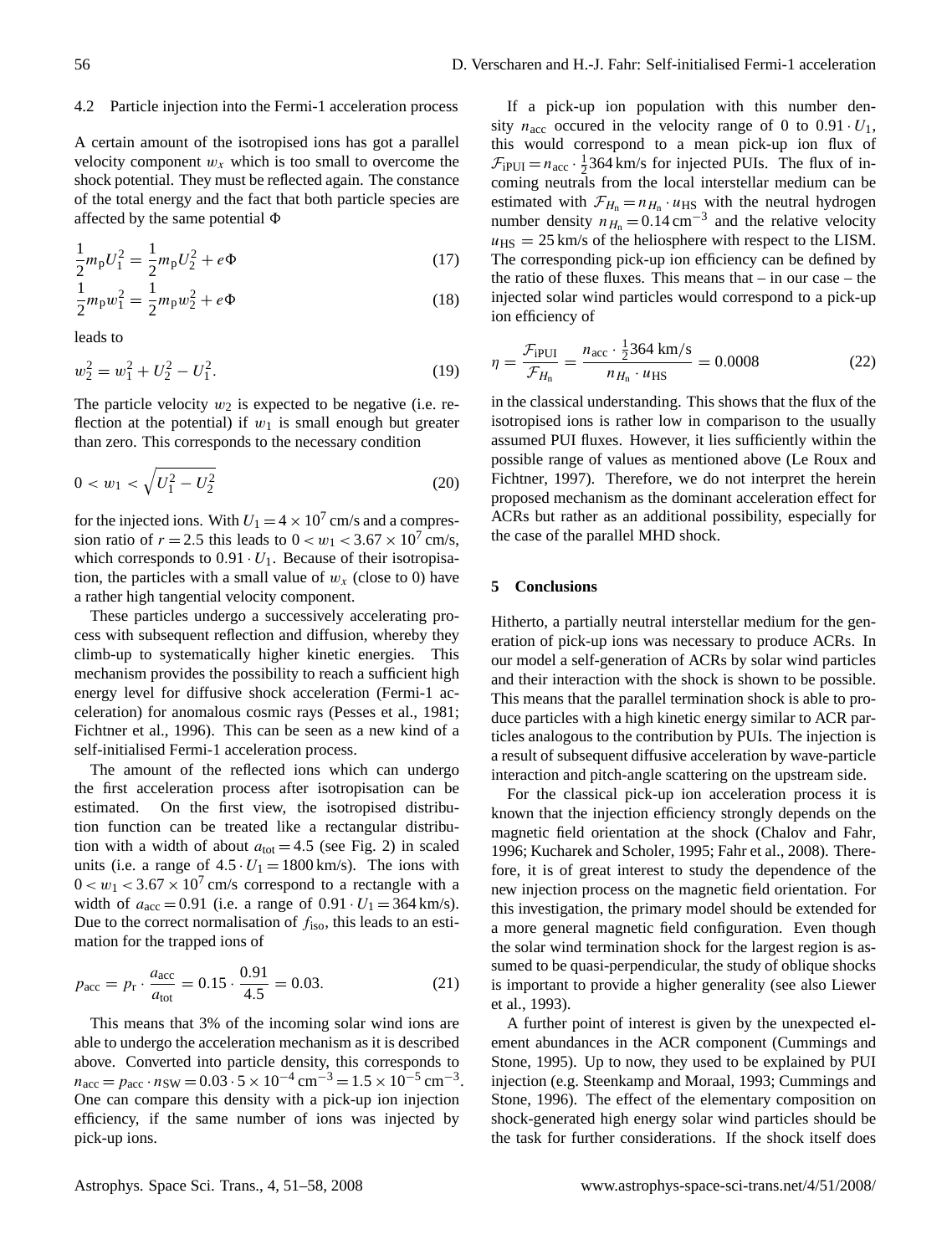not filter the less abundant elements, maybe another selective process will become necessary.

For further studies this model should be applied on other astrophysical shocks. The interplanetary shock waves behave rather similar to the termination shock. Maybe even relativistic shock waves with high compression ratios – for example like supernova shocks – show a similar self-initialised acceleration process. Then this mechanism could contribute to the energisation of galactic cosmic rays (see also [Scherer et al.,](#page-7-13) [2008\)](#page-7-13).

*Acknowledgements.* We are grateful for financial support to the Deutsche Forschungsgemeinschaft (DFG) within the frame of the DFG-Project Fa 97/31-2.

Edited by: K. Scherer and T. Laitinen Reviewed by: two anonymous referees

#### **References**

- <span id="page-6-23"></span>Breitschwerdt, D. and de Avillez, M. A.: The history and future of the Local and Loop I bubbles, Astron. Astrophys., 452, L1–L5, doi:10.1051/0004-6361:20064989, 2006.
- <span id="page-6-8"></span>Burlaga, L. F., Ness, N. F., Stone, E. C., McDonald, F. B., Acuña, M. H., Lepping, R. P., and Connerney, J. E. P.: Search for the heliosheath with Voyager 1 magnetic field measurements, Geophys. Res. Lett., 30, 9–1, 2003.
- <span id="page-6-5"></span>Burlaga, L. F., Ness, N. F., Acuña, M. H., Lepping, R. P., Connerney, J. E. P., and Richardson, J. D.: Magnetic fields at the solar wind termination shock, Nature, 454, 75–77, doi:10.1038/ nature07029, 2008.
- <span id="page-6-10"></span>Chalov, S. V. and Fahr, H.-J.: Reflection of Pre-Accelerated Pickup Ions at the Solar Wind Termination Shock: The Seed for Anomalous Cosmic Rays, Sol. Phys., 168, 389–411, doi:10. 1007/BF00148064, 1996.
- <span id="page-6-27"></span>Chalov, S. V. and Fahr, H.-J.: Phase space diffusion and anisotropic pick-up ion distributions in the solar wind: an injection study, Astron. Astrophys., 335, 746–756, 1998.
- <span id="page-6-25"></span>Chalov, S. V. and Fahr, H.-J.: Interplanetary Pick-Up Ion Acceleration, A Study of Anisotropic Phase-Space Diffusion, Astrophys. Space Sci., 264, 509–525, 1999.
- <span id="page-6-11"></span>Chalov, S. V., Fahr, H.-J., and Izmodenov, V.: Spectra of energized pick-up ions upstream. of the heliospheric termination shock I. The role of Alfvenic turbulences., Astron. Astrophys., 304, 609– 616, 1995.
- <span id="page-6-12"></span>Chashei, I. V., Fahr, H.-J., and Lay, G.: A consistent thermodynamics of the MHD wave-heated two-fluid solar wind, Ann. Geophys., 21, 1405–1418, 2003.
- <span id="page-6-15"></span>Christian, E. R., Cummings, A. C., and Stone, E. C.: Evidence for anomalous cosmic-ray hydrogen, Astrophys. J., 334, L77–L80, doi:10.1086/185316, 1988.
- <span id="page-6-31"></span>Cummings, A. C. and Stone, E. C.: Composition of Anomalous Cosmic Rays and Implications for the Heliosphere, Space Sci. Rev., 78, 117–128, doi:10.1007/BF00170798, 1996.
- <span id="page-6-19"></span>Cummings, C. A. and Stone, C. E.: Elemental Composition of the Very Local Interstellar Medium as Deduced from Observations of Anomalous Cosmic Rays, in: Intern. Cosmic Ray Conf., 6, 202–205, 1990.
- <span id="page-6-20"></span>Cummings, C. A. and Stone, C. E.: Elemental Composition of the Anomalous Cosmic Ray Component, in: Intern. Cosmic Ray Conf., 4, 497–500, 1995.
- <span id="page-6-13"></span>Decker, R. B.: Computer modeling of test particle acceleration at oblique shocks, Space Sci. Rev., 48, 195–262, 1988.
- <span id="page-6-0"></span>Donohue, D. J. and Zank, G. P.: Steady state and dynamical structure of a cosmic-ray-modified termination shock, J. Geoph. Res., 98, 19 005–19 025, 1993.
- <span id="page-6-1"></span>Drury, L. O.: An introduction to the theory of diffusive shock acceleration of energetic particles in tenuous plasmas, Rep. of Progress in Physics, 46, 973–1027, 1983.
- <span id="page-6-4"></span>Fahr, H.-J. and Verscharen, D.: Ion reflections from the parallel MHD termination shock and a possible injection mechanism into the Fermi-1 acceleration, Astron. Astrophys., 487, L21–L24, doi: 10.1051/0004-6361:200810217, 2008.
- <span id="page-6-6"></span>Fahr, H.-J., Scherer, K., Potgieter, M. S., and Ferreira, S. E. S.: Longitudinal variation of the pickup-proton-injection efficiency and rate at the heliospheric termination shock, Astron. Astrophys., 486, L1–L4, doi:10.1051/0004-6361:200809561, 2008.
- <span id="page-6-3"></span>Fichtner, H.: Anomalous cosmic rays, in: The Outer Heliosphere: Beyond the Planets, edited by Scherer, K., Fichtner, H., and Marsch, E., 191–215, 2000.
- <span id="page-6-29"></span>Fichtner, H., Le Roux, J. A., Mall, U., and Rucinski, D.: On the transport of pick-up ions in the heliosphere., Astron. Astrophys., 314, 650–662, 1996.
- <span id="page-6-9"></span>Fisk, L. A.: Journey into the Unknown Beyond, Science, 309, 2016–2017, doi:10.1126/science.1118762, 2005.
- <span id="page-6-16"></span>Fisk, L. A., Kozlovsky, B., and Ramaty, R.: An Interpretation of the Observed Oxygen and Nitrogen Enhancements in Low-Energy Cosmic Rays, Astrophys. J., 190, L35–L37, 1974.
- <span id="page-6-21"></span>Frisch, P. C.: Characteristics of the local interstellar medium, in: Physics of the Outer Heliosphere, edited by Grzedzielski, S. and Page, D. E., 19–22, 1990.
- <span id="page-6-22"></span>Frisch, P. C. and Slavin, J. D.: The Sun's journey through the local interstellar medium: the paleoLISM and paleoheliosphere, Astrophys. Space Sci. Trans., 2, 53–61, 2006.
- <span id="page-6-2"></span>Gaisser, T. K.: Cosmic rays and particle physics, Cambridge and New York, Cambridge University Press, 1990, 292, 1990.
- <span id="page-6-14"></span>Garcia-Munoz, M., Mason, G. M., and Simpson, J. A.: A New Test for Solar Modulation Theory: the 1972 May-July Low-Energy Galactic Cosmic-Ray Proton and Helium Spectra, Astrophys. J., 182, L81–L84, 1973.
- <span id="page-6-26"></span>Hasselmann, K. and Wibberenz, G.: A Note on the Parallel Diffusion Coefficient, Astrophys. J., 162, 1049–1051, 1970.
- <span id="page-6-24"></span>Isenberg, P. A.: Evolution of interstellar pickup ions in the solar wind, J. Geophys. Res., 92, 1067–1073, 1987.
- <span id="page-6-18"></span>Jokipii, J. R.: Rate of energy gain and maximum energy in diffusive shock acceleration, Astrophys. J., 313, 842–846, doi:10.1086/ 165022, 1987.
- <span id="page-6-17"></span>Jokipii, J. R. and Giacalone, J.: The Theory of Anomalous Cosmic Rays, Space Sci. Rev., 83, 123–136, 1998.
- <span id="page-6-28"></span>Knuth, D. E.: The art of computer programming. Vol.2: Seminumerical algorithms, Atmos. Chem. Phys., 1981.
- <span id="page-6-7"></span>Krimigis, S. M., Decker, R. B., Hill, M. E., Armstrong, T. P., Gloeckler, G., Hamilton, D. C., Lanzerotti, L. J., and Roelof, E. C.: Voyager 1 exited the solar wind at a distance of ∼85 AU from the Sun, Nature, 426, 45–48, 2003.
- <span id="page-6-30"></span>Kucharek, H. and Scholer, M.: Injection and acceleration of interstellar pickup ions at the heliospheric termination shock, J. Geo-